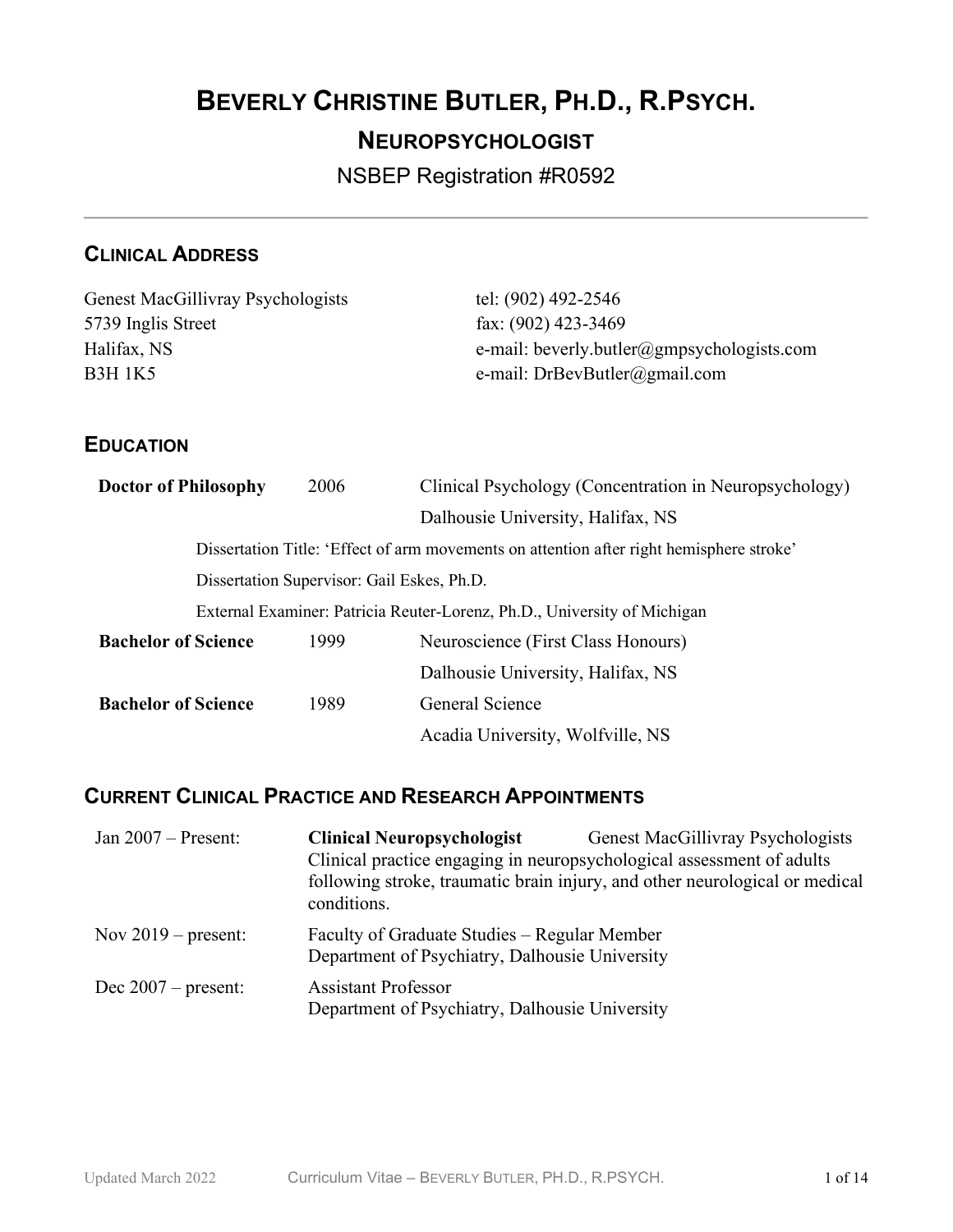## PAST CLINICAL EXPERIENCE

| <b>Psychology Technician (part-time)</b> |            | Psychology Department, QEII Health Sciences Centre                                                                                                                                                                                                                     |
|------------------------------------------|------------|------------------------------------------------------------------------------------------------------------------------------------------------------------------------------------------------------------------------------------------------------------------------|
| Oct 2005 – Oct 2006:                     |            | Administered neuropsychological assessments to inpatient acquired brain<br>injury survivors (traumatic brain injury, stroke, and brain tumor cases).                                                                                                                   |
| <b>Clinical Internship Rotations</b>     |            | Psychology Department, QEII Health Sciences Centre                                                                                                                                                                                                                     |
| Sep $2004 - Aug 2005$ :                  |            | 1) Neuropsychology: Neuropsychological and psychological assessment<br>and treatment of inpatient and outpatient acquired brain injury survivors.                                                                                                                      |
|                                          |            | 2) Neuropsychology: Pre-surgical neuropsychological assessments and<br>amytal testing of epilepsy patients, post-surgical epilepsy and brain tumor<br>outcome assessments, and neuropsychological assessment of suspected or<br>diagnosed neurodegenerative disorders. |
|                                          |            | 3) Health Psychology: Psychological assessment and treatment of<br>inpatients and outpatients with chronic pain, diabetes, or gastrointestinal<br>problems. Co-leader of groups for chronic pain and diabetes coping.                                                  |
| <b>Clinical Psychology Practicum</b>     |            | Dartmouth Mental Health Team, Nova Scotia Hospital                                                                                                                                                                                                                     |
| 2003:                                    | training). | Outpatient Mental Health: Initial mental health assessments, individual<br>therapy, and group therapy (Depression & Cognitive-Behavioral Therapy                                                                                                                       |
| <b>Clinical Psychology Practica</b>      |            | Psychology Department, QEII Health Sciences Centre                                                                                                                                                                                                                     |
| 2002:                                    |            | 1) Health Psychology: Psychological assessment and treatment of<br>patients with cardiovascular disease and heart transplant candidates.                                                                                                                               |
|                                          |            | 2) Neuropsychology: Neuropsychological and psychological assessment<br>and treatment of individuals with acquired brain injury                                                                                                                                         |
| <b>Clinical Psychology Practicum</b>     |            | Psychology Department, QEII Health Sciences Centre                                                                                                                                                                                                                     |
| 2001:                                    |            | Neuropsychology: Neuropsychological assessment of stroke survivors.                                                                                                                                                                                                    |

## CLINICAL SUPERVISION EXPERIENCE

| Oct $2021$ – present:                  | <b>NSBEP Supervisor</b>                                                                                                        |
|----------------------------------------|--------------------------------------------------------------------------------------------------------------------------------|
|                                        | Dr. Christiane Whitehouse, Psychologist (Candidate Register)                                                                   |
| Nov $2020$ – present: NSBEP Supervisor | Dr. Annie Richard, Neuropsychologist (Candidate Register)                                                                      |
| Sep 2019 – Mar 2020:                   | Practicum Supervisor – Neuropsychological Assessment<br>Catrina MacPhee, Clinical Psychology MSc. Candidate, Acadia University |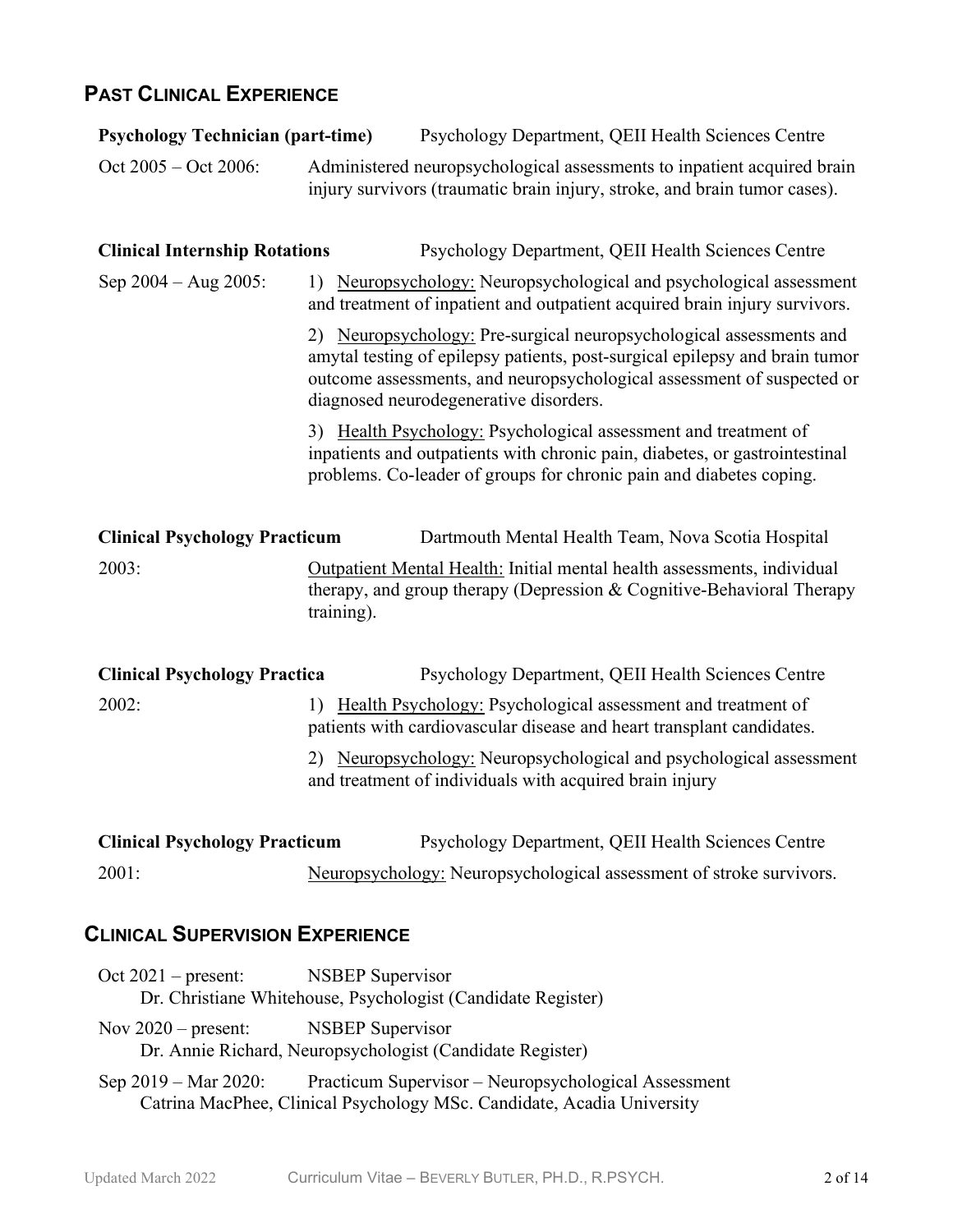#### CLINICAL SUPERVISION EXPERIENCE (Cont.):

| Nov $2018 - \text{Mar } 2020$ : | <b>NSBEP</b> Supervisor                             |
|---------------------------------|-----------------------------------------------------|
|                                 | Dr. Halina Bruce, Psychologist (Candidate Register) |

May 2018 – Aug 2018: Practicum Supervisor – Neuropsychological Assessment Jason Isaacs, Clinical Psychology Ph.D. Candidate, Dalhousie University

May 2015 - Aug 2015: Practicum Supervisor – Neuropsychology Roxanne Sterniczuk, Clinical Psychology Ph.D. Candidate, Dalhousie University

May 2011 – Dec 2011: Co-supervisor - Nova Scotia Board of Examiners in Psychology Vanessa McColl, MSc., Psychologist (Candidate Register)

### PAST RESEARCH APPOINTMENTS / AFFILIATIONS

| $Oct 2009 - May 2022$ :         | <b>Affiliated Scientist</b><br>Nova Scotia Health Authority                                      |
|---------------------------------|--------------------------------------------------------------------------------------------------|
| Mar $2010 - \text{Mar } 2016$ : | Research Neuropsychologist<br>Research Services – Psychiatry Dept., Nova Scotia Health Authority |
| Jan $2010 - \text{Mar } 2012$ : | Research Associate<br>Dr. Gail Eskes, Dalhousie University                                       |
| May $2008 - Dec 2009$ :         | Academic Post-doctoral Fellow<br>Department of Psychiatry, Dalhousie University                  |
| Nov $2006 - \text{Oct } 2007$ : | Post-doctoral Fellow<br>Department of Psychiatry, Dalhousie University                           |
| Sep $2005 -$ Apr $2008$ :       | Research Assistant/Research Coordinator<br>Department of Psychiatry, QEII Health Sciences Centre |
| May 1998 – Aug 1999:            | Research Assistant<br>Department of Psychology, QEII Health Sciences Centre                      |

### **PUBLICATIONS**

#### REFEREED JOURNALS:

- Salmon, J., Jones, S., Wright, C., Butler, B., Klein, R., and Eskes, G. (2016) Methods for validating chronometry of computerized tests. Journal of Clinical and Experimental Neuropsychology. Aug 17: 1-21. DOI: 10.1080/13803395.2016.1215411
- Jones, S.A.H., Butler, B.C., Kintzel, F., Johnson, A., Klein, R.M., & Eskes, G.A. (2016) Measuring the performance of attention networks with the Dalhousie Computerized Attention Battery (DalCAB): Methodology and reliability in healthy adults. *Frontiers in* Psychology, 7: 823. DOI: 10.3389/fpsyg.2016.00823
- Jones, S.A.H., Butler, B., Kintzel, F., Salmon, J.P., Klein, R.M., & Eskes, G.A. (2015) Measuring the components of the Dalhousie Computerized Attention Battery (DalCAB). Psychological Assessment, 27(4): 1286-1300. DOI: 10.1037/pas0000148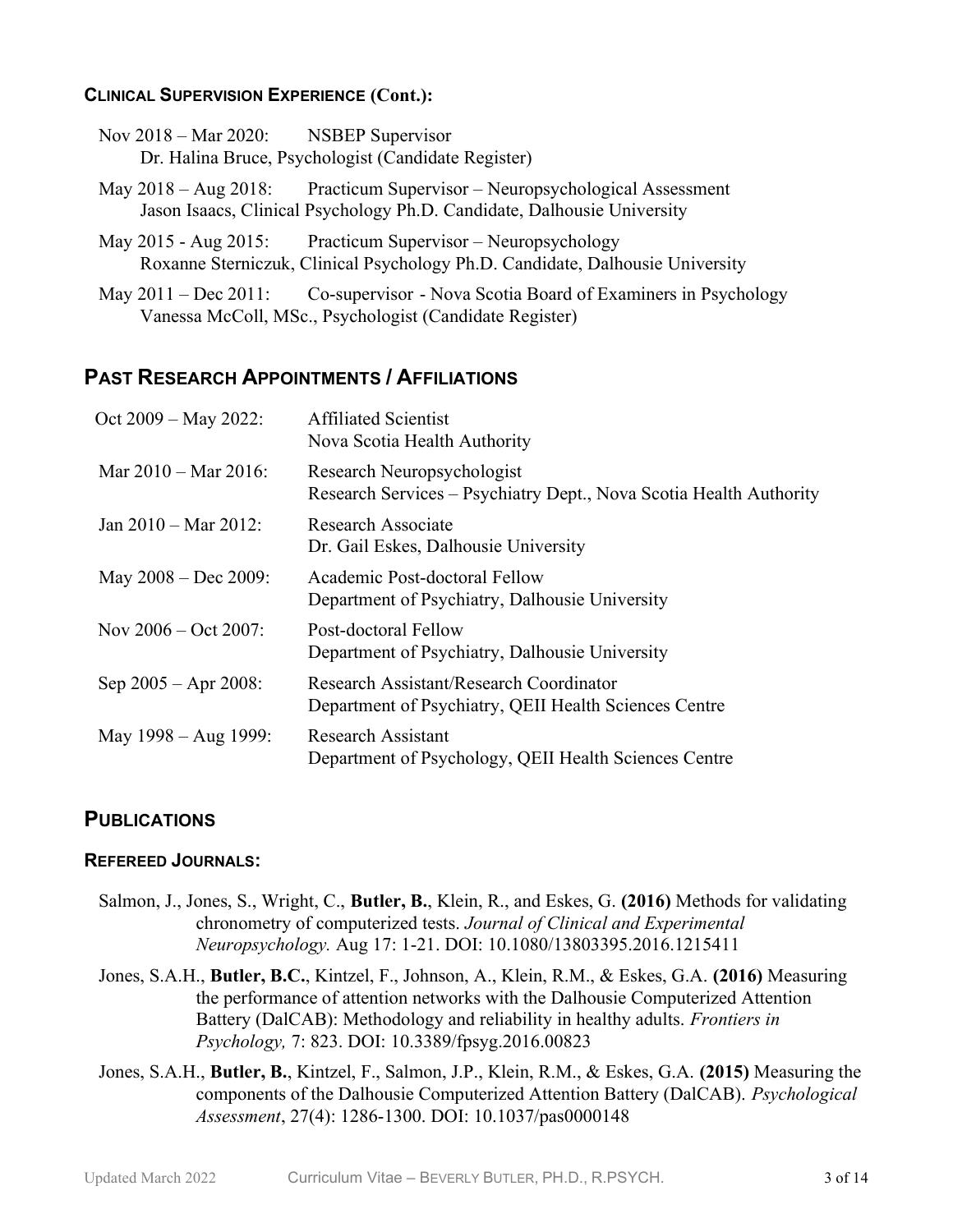#### PUBLICATIONS: REFEREED JOURNALS (CONT.):

- Butler, B.C. & Eskes, G.A. (2014) Effects of right hemisphere stroke and limb movements on reorienting of attention. Experimental Brain Research, 232(1): 89-101 DOI: 10.1007/s00221-013-3722-y
- Butler, B.C. & Klein, R. (2009) Inattentional blindness for ignored words: Comparison of explicit and implicit memory. Consciousness and Cognition, 18(3): 811-819.
- Butler, B.C., Lawrence, M., Eskes, G.A. & Klein, R. (2009) Visual search patterns in neglect: Comparison of peripersonal and extrapersonal space. Neuropsychologia, 47(3): 869-878.
- Eskes, G.A and Butler, B. (2006) Using limb movements to improve spatial neglect: The role of functional electrical stimulation. Restorative Neurology and Neuroscience, 24(4-6): 385- 398.
- Butler, B.C. & Eskes, G.A. (2004) Gradients of detection in neglect: Comparison of peripersonal and extrapersonal space. Neuropsychologia, 42(3): 346-358.
- Eskes, G.A., Butler, B., McDonald, A., Harrison, E.R., and Phillips, S.J. (2003) Limb activation effects in hemi-spatial neglect. Archives of Physical Medicine and Rehabilitation, 84 (3): 323-328

#### NON-REFEREED PUBLICATIONS:

Gail A. Eskes and Beverly C. Butler (2001) Rehabilitation of Neglect. Geriatrics and Aging, 4(9): 42-45.

#### ABSTRACTS, POSTERS AND PAPERS PRESENTED:

- Pimer, L., Good, K., Hashmi, J., **Butler, B.**, Fisk, J.D., McKelvey, J.R., Schoffer, K., Leslie, R., Khan, M.N., Robertson, H. (2022) Can olfactory deficits, cognitive measures, and resting state functional connectivity serve as preclinical markers in patients at risk for developing Parkinson's disease? Poster presented at the Alzheimer's & Parkinson's Disease Conference. Online. March 2022
- Milliken, H., Butler, B. Audas, L (2016) The cognitive effects of Niaspan as an adjunct to atypical antipsychotic medication in the treatment of first episode psychosis: A case study. Poster presented at the Department of Psychiatry Annual Research Day, Halifax, NS. October 2016 and at the International Early Psychosis Association conference, Milan, Italy. October 2016
- Rubinfeld, L. Kintzel, F., Jones, S. A. H., Butler, B., Klein, R., Eskes, G. (2014). Validity and Reliability of the Dalhousie Computerized Attention Battery in Healthy Older Adults. Poster presented at the Department of Psychiatry 24<sup>th</sup> Annual Research Day, Dalhousie University, Halifax, NS. October 2014.
- Eskes, G., Jones, S.A.H., Butler, B., Klein, R. (2013) Measuring the brain networks of attention in the young, healthy adult population. Poster at the  $43<sup>rd</sup>$  annual meeting of the Society for Neuroscience, San Diego, California. November 2013.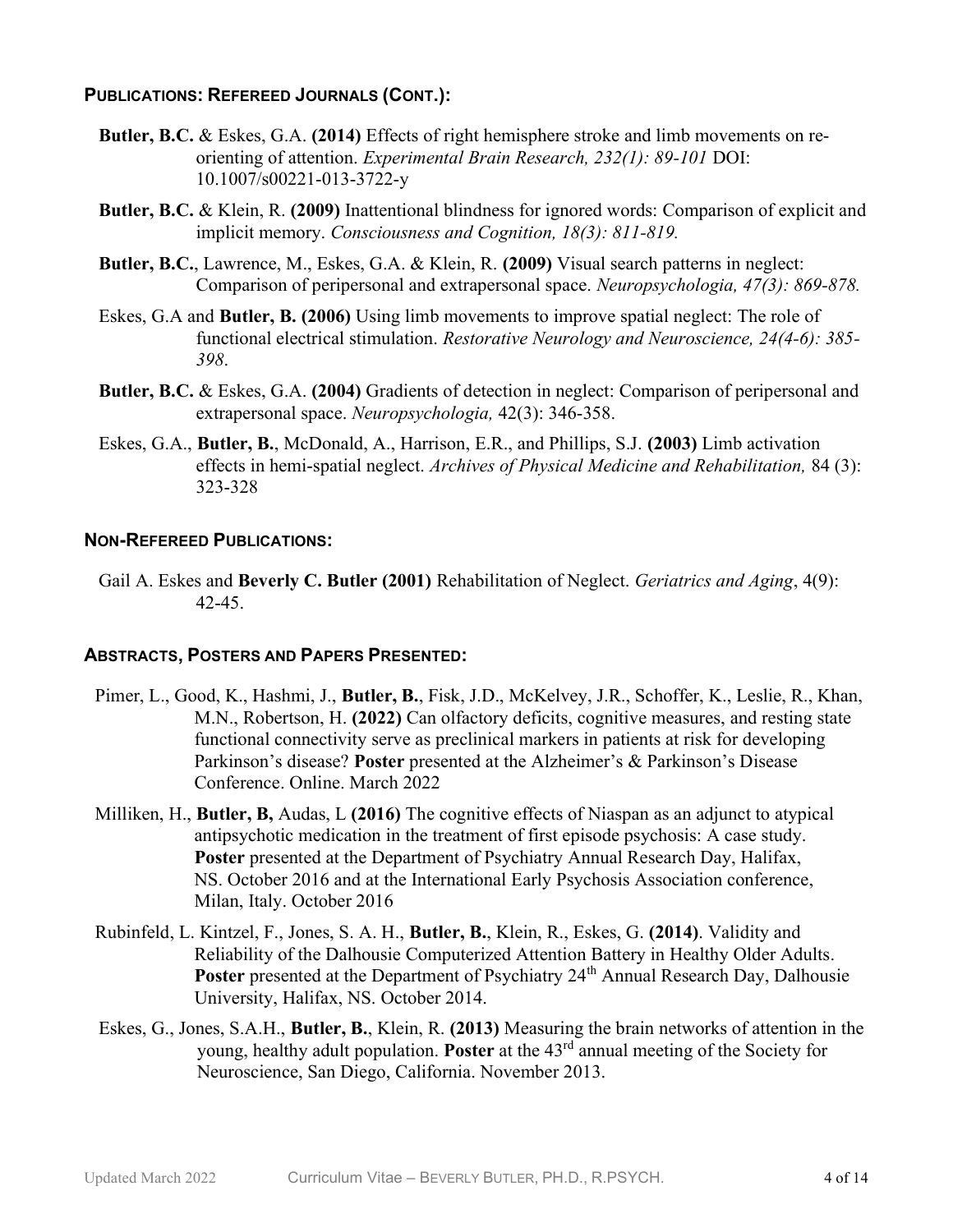### ABSTRACTS, POSTERS AND PAPERS PRESENTED (CONT.):

- Jones, S. A. H., Butler, B., Klein, R., Eskes, G. (2013). Measuring the brain networks of attention in the young healthy adult population. Paper presented at Rehabilitation Research Day, Dalhousie University, Halifax, Nova Scotia October 2013.
- Jones, S. A. H., Butler, B., Klein, R., & Eskes, G. (2013). Measuring the components of attention in healthy young adults. **Paper** presented at the Psychology and Neuroscience 39<sup>th</sup> Annual Graham Goddard In-House Conference, Dalhousie University, Halifax, N.S. April 2013.
- Jones, S.A.H., Butler, B.C., Klein, R.M. and Eskes, G.A. (2012) Measuring the Components of Attention. Poster at the Department of Psychiatry  $22<sup>nd</sup>$  Annual Research Day, Halifax, Nova Scotia, October 2012.
- Butler, B.C., Eskes, G.A. and Klein, R.M. (2012) Measuring the Components of Attention. Poster at the 7<sup>th</sup> Annual Atlantic Canada Stroke Conference, Halifax, Nova Scotia, September 2012.
- Butler, B., Eskes, G., Klein, R. and Lawrence, M. (2012) The Vertical Flanker: A Reasonable Alternative. Poster at the International Attention Symposium, Halifax, Nova Scotia, May 2012.
- Butler, B., Eskes, G., Klein, R. and Lawrence, M. (2012) The Vertical Flanker Task: A Reasonable Alternative. Poster at the  $40<sup>th</sup>$  International Neuropsychological Society Meeting, Montreal, Quebec, February 2012. Journal of the International Neuropsychological Society, 18(S1): 67.
- Butler, B., Eskes G., Klein, R. and Lawrence, M. (2011) Testing Conflict Resolution with Flanker Tasks. Poster at the Department of Psychiatry 21st Annual Research Day, Halifax, Nova Scotia, October 2011.
- Butler, B.C., Eskes, G.A., Lyons, R., and Ebert, P. (2011) 'Making the Most of Your Memory': A Pilot Study of a Cognitive Rehabilitation Group for Stroke Survivors. Poster at the 39<sup>th</sup> International Neuropsychological Society Meeting, Boston, Massachusetts, February 2011. Journal of the International Neuropsychological Society, 17(S1): 157-158.
- Butler, B.C., Eskes, G.A. and Klein, R.M. (2010) Measuring the Components of Attention with the Dalhousie Computerized Attention Battery. Presentation at the Department of Psychiatry 20<sup>th</sup> Annual Research Day, Halifax, Nova Scotia, October 2010.
- Butler, B.C., Eskes, G.A., Lyons, R., and Ebert, P. (2010) 'Making the Most of Your Memory': A Pilot Study of a Cognitive Rehabilitation Group for Stroke Survivors. **Poster** at the  $6<sup>th</sup>$ Atlantic Canada Stroke Conference, Halifax, Nova Scotia, September 2010.
- Butler, B. and Eskes, G. (2010) Effects of Limb Movements on Exogenous Orienting of Attention after Right Hemisphere Stroke. Presentation at the post-BBCS Attention Meeting on Temporal and Spatial Orienting, Halifax, Nova Scotia, June 2010.
- Butler, B.C., Eskes, G.A. and Klein, R.M. (2010) Measuring the Components of Attention. Poster at the 25<sup>th</sup> Annual Meeting of the Canadian Society for Brain Behaviour and Cognitive Science (CSBBCS), Halifax, Nova Scotia, June 2010. Canadian Journal of Experimental Psychology 64(4), Dec 2010, 324.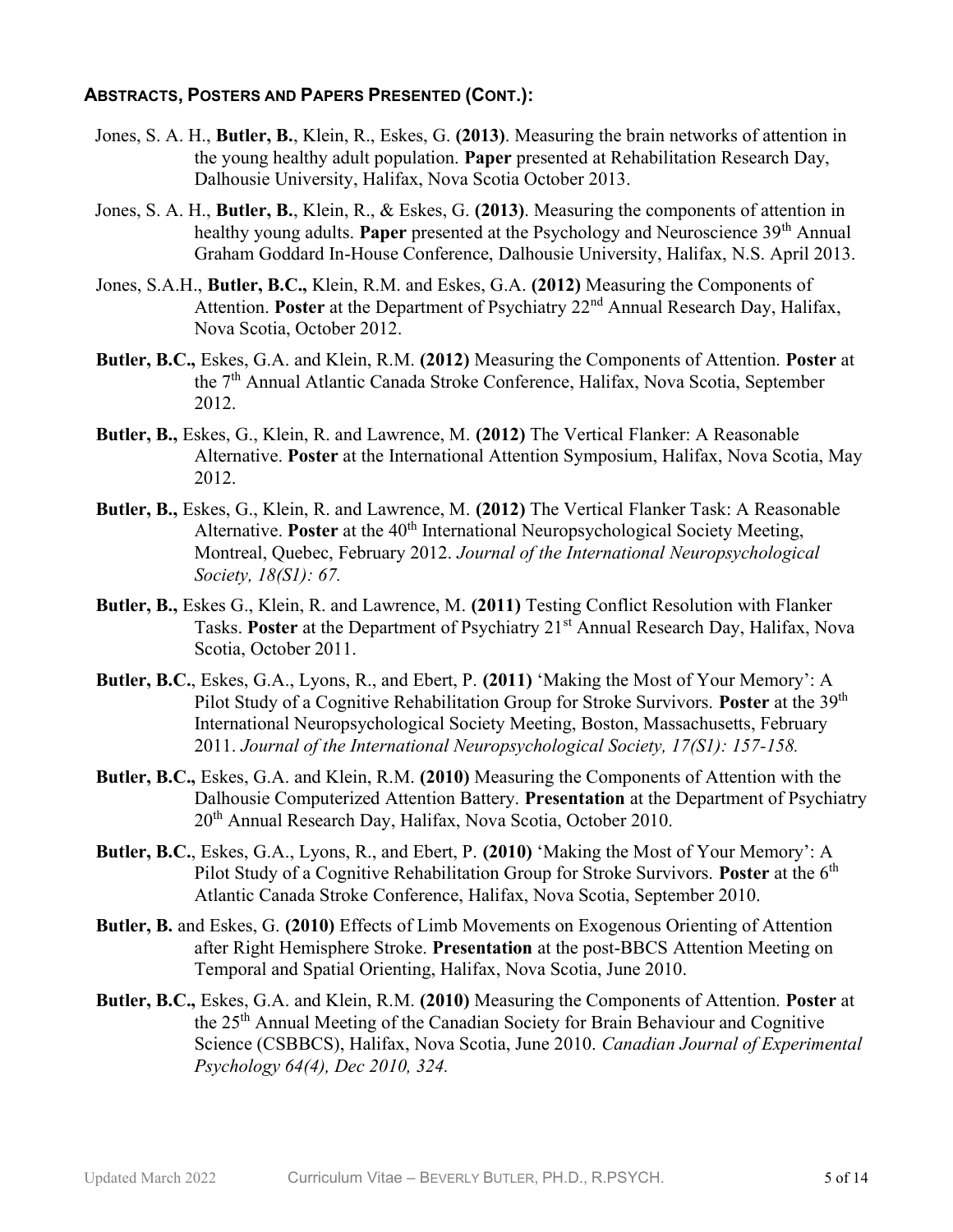### ABSTRACTS, POSTERS AND PAPERS PRESENTED (CONT.):

- Butler, B.C., Eskes, G.A., Lyons, R., and Ebert, P. (2010) 'Making the Most of Your Memory': A Pilot Study of a Cognitive Skills Training Group for Community-Dwelling Stroke Survivors. Presentation at the Psychology and Neuroscience  $36<sup>th</sup>$  Annual In-House Convention, Dalhousie University, Halifax, Nova Scotia, April 2010.
- Butler, B.C., Eskes, G., Lyons, R., Ebert, P. (2009) Making the most of your memory: A cognitive skills training group for stroke survivors. Presentation at Rehabilitation Research Day, Halifax, Nova Scotia, September 2009.
- Butler, B.C. (2008) Cognitive rehabilitation after stroke: Opportunities near and far. Presentation at the Shears' Lectureship Day: Research in Progress Session, Halifax, Nova Scotia, October 2008.
- Butler, B. and Eskes, G. (2007) The effect of left limb movements on the orienting of attention after right hemisphere stroke. Poster at the Festival of International Conferences on Caregiving, Disability, Aging, and Technology (FICCDAT), Toronto, Ontario, June 2007
- Butler, B. and Eskes, G. (2007) The effect of left limb movements on the orienting of attention after right hemisphere stroke. Poster at the 35<sup>th</sup> Annual Meeting of the International Neuropsychological Society, Portland, Oregon, February 2007. Journal of the International Neuropsychological Society, 2007, 13(S1): 56.
- Butler, B.C. and Eskes, G.A. (2006) Effect of left limb movements on leftward orienting of attention after right hemisphere stroke. **Poster** at the Department of Psychiatry  $16<sup>th</sup>$  Annual Research Day, Halifax, Nova Scotia, October 2006.
- Butler, B.C. and Eskes, G.A. (2006) Effect of left limb movements on leftward orienting of attention after right hemisphere stroke. Poster at the  $4<sup>th</sup>$  Annual Atlantic Canada Stroke Conference, Halifax, Nova Scotia, September 2006 (Atlantic Rehabilitation Research Association Award).
- Butler, B.C. and Eskes, G.A. (2006) Effect of left limb movements on leftward orienting of attention after right hemisphere stroke. Presentation at the  $4<sup>th</sup>$  Annual Meeting at the Crossroads: Graduate Research in Health Conference, Halifax, Nova Scotia, May 2006.
- Butler, B.C. (2006) Orienting attention in visuospatial neglect: How limb movements affect the disengage deficit. Presentation at the Psychology and Neuroscience  $32<sup>nd</sup>$  Annual In-House Convention, Dalhousie University, Halifax, Nova Scotia, April 2006.
- Butler, B.C. and Eskes, G.A. (2005) Effect of left limb movements on leftward orienting of attention after right hemisphere stroke. **Poster** at the Rotman Research Institute  $15<sup>th</sup>$  Annual Conference, Toronto, Ontario, March 2005. Brain & Cognition, 2006, 62(1), 85.
- Butler, B. and Schmidt, M. (2004) Checking the checklist: Reliability of brain lesion analysis using a novel checklist. **Poster** at the Psychology and Neuroscience  $30<sup>th</sup>$  Annual In-House Convention, Dalhousie University, Halifax, Nova Scotia, April 2004.
- Butler, B.C. and Klein, R. (2004) Inattention blindness for ignored words: Comparison of explicit and implicit memory tasks. Presentation at the Psychology and Neuroscience  $30<sup>th</sup>$  Annual In-House Convention, Dalhousie University, Halifax, Nova Scotia, April 2004.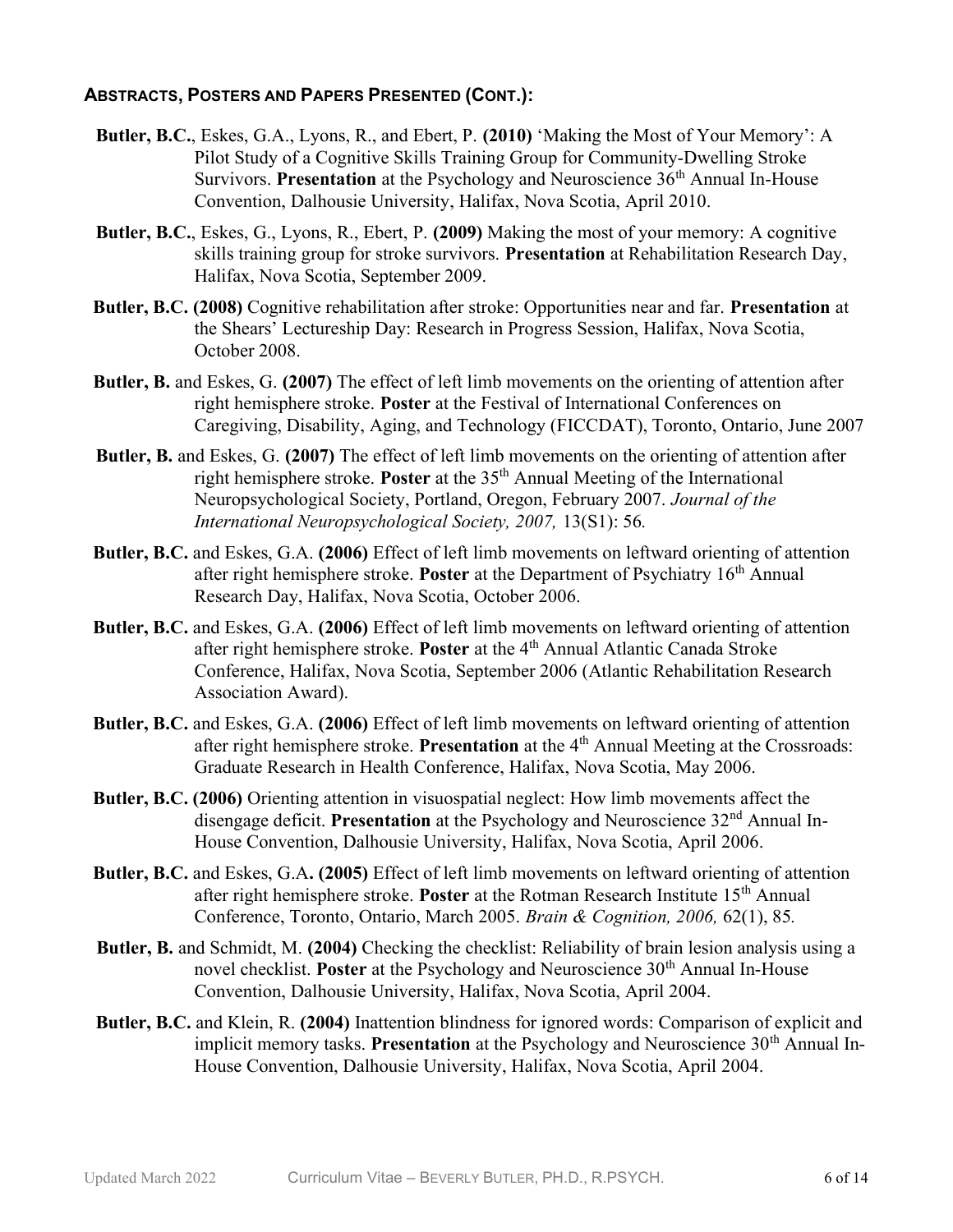### ABSTRACTS, POSTERS AND PAPERS PRESENTED (CONT.):

- Butler, B.C., and Eskes, G.A. (2004) Gradients of attention in neglect: Comparison of peripersonal and extrapersonal space. Presentation at the  $13<sup>th</sup>$  Atlantic Rehabilitation Research Symposium, Halifax, Nova Scotia, March 2004 (Best Platform Presentation: Graduate Student).
- Butler, B. and Eskes, G. (2003) Gradients of attention in visuo-spatial neglect after right hemisphere stroke. Poster at the Dalhousie University Department of Psychiatry Research Day, Halifax, Nova Scotia, March 2003.
- Butler, B., Harrison, E., MacDonald, A., Eskes, G. (2002) Gradient of detection in neglect: Comparing peripersonal and extrapersonal space. Presentation at the  $30<sup>th</sup>$  Annual Meeting of the International Neuropsychological Society, Toronto, Ontario, February 2002. Journal of the International Neuropsychological Society, 2002, 8(2): 317.
- Butler, B., Eskes, G., Harrison, E., MacDonald, A. (2001) The gradient of detection in hemispatial neglect: Comparison of peripersonal and extrapersonal space. Poster at the Canadian Society for Brain, Behaviour and Cognitive Science, Laval, Quebec, June 2001.
- \*Dunlop, B., Eskes, G., Harrison, E., MacDonald, A. (1999) Passive left limb movement improves visual scanning in hemispatial neglect. **Poster** at the  $60<sup>th</sup>$  Annual Convention of the Canadian Psychological Association in Halifax, Nova Scotia, May 1999. Canadian Psychology, 1999, 40(2a): 65. \* Name change from Dunlop to Butler after this abstract was published.

### RESEARCH GRANTS AWARDED

| $2011 - 2015$ : | Dalhousie Psychiatry Research Fund Grant                                                                                                                                                            |
|-----------------|-----------------------------------------------------------------------------------------------------------------------------------------------------------------------------------------------------|
|                 | Butler, B.C., Tibbo, P.G., Gardner, D., Bernier, D., Milliken, H., Good, K.                                                                                                                         |
|                 | 'The Topical Niacin Skin Flush Test'                                                                                                                                                                |
| $2009 - 2015$ : | Private donation through the Mental Health Foundation of Nova Scotia for the<br>conduct of mental health research (collaborator)                                                                    |
|                 | Milliken, H., Tibbo, P., Delva, N., Robertson, G., Good, K., Gardner, D.                                                                                                                            |
|                 | 'A 1-year randomized, controlled, open-label study of the impact of flexible doses of<br>niacin (Niaspan) as an adjunct to antipsychotic medication in the treatment of first<br>episode psychosis' |
| $2008 - 2012$ : | Dalhousie Psychiatry Research Fund Grant                                                                                                                                                            |
|                 | Butler, B.C., Eskes, G., Klein, R., Robertson, G.                                                                                                                                                   |
|                 | 'Development of the Dalhousie Computerized Attention Battery (DalCAB): Phase I'                                                                                                                     |
| $2007 - 2010$ : | Dalhousie Psychiatry Research Fund Grant                                                                                                                                                            |
|                 | Eskes, G. Butler, B., Lyons, R.                                                                                                                                                                     |
|                 | 'Making the Most of Your Memory: Effects of a Cognitive Skills Training Group on<br>Cognitive Functioning and Quality of Life'                                                                      |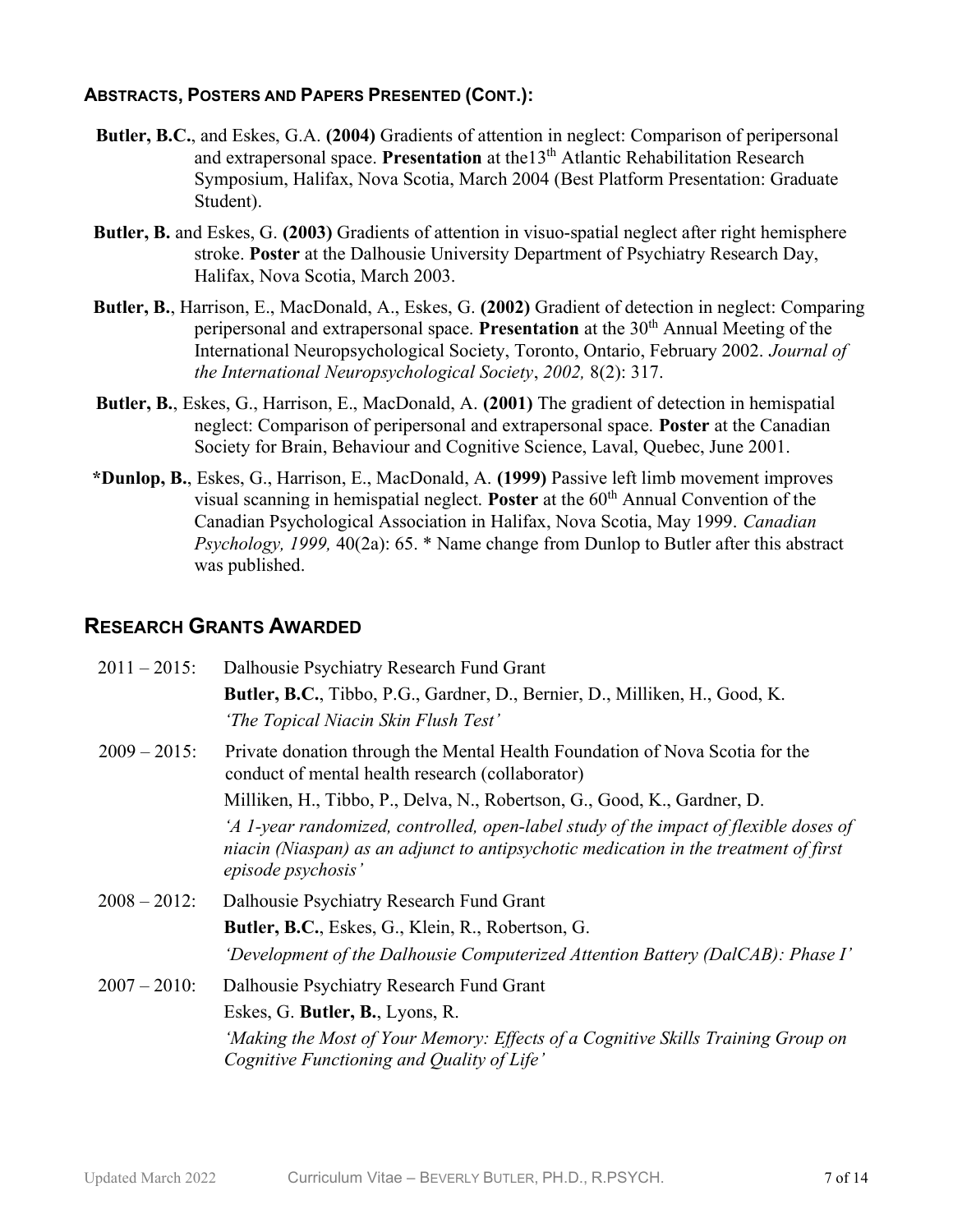### RESEARCH GRANTS AWARDED (CONT.):

| $2004 - 2008$ : | 1) Dalhousie Psychiatry Research Fund Grant                           |
|-----------------|-----------------------------------------------------------------------|
|                 | Butler, B., Eskes, G., Phillips, S., Vandorpe, R.                     |
|                 | 'Effects of arm movements on attention after right hemisphere stroke' |
|                 | 2) Capital Health Research Fund – Grant-in-Aid                        |
|                 | <b>Butler, B., Eskes, G.</b>                                          |
|                 | 'Effects of arm movements on attention after right hemisphere stroke' |

## SCHOLARSHIPS & FELLOWSHIPS

| $2002 - 2004$ : | Heart and Stroke Foundation of Canada Doctoral Research Award<br>Butler, B.C.<br>'Attention and Motor Interactions in Neglect Subjects and Controls' |
|-----------------|------------------------------------------------------------------------------------------------------------------------------------------------------|
| $2002 - 2004$ : | PGS-B Postgraduate Scholarship (awarded - declined)<br>Natural Science and Engineering Research Council of Canada (NSERC)                            |
| $1999 - 2002$ : | Izaak Walton Killam Memorial Scholarship<br>Dalhousie University, Department of Psychology                                                           |
| $1999 - 2001$ : | PGS-A Postgraduate Scholarship<br>Natural Science and Engineering Research Council of Canada (NSERC)                                                 |
| $1986 - 1989$ : | Entrance Scholarship<br>Acadia University                                                                                                            |

## ACADEMIC & RESEARCH AWARDS

| May 2006:       | <b>Atlantic Rehabilitation Research Association Award</b><br>4 <sup>th</sup> Annual Meeting at the Crossroads: Graduate Research in Health |
|-----------------|--------------------------------------------------------------------------------------------------------------------------------------------|
| Mar 2004:       | <b>Best Platform Presentation: Graduate Student</b><br>13 <sup>th</sup> Atlantic Rehabilitation research Association Symposium             |
| Oct 1999:       | D.O. Hebb Post Graduate Prize<br>Dalhousie University, Department of Psychology                                                            |
| May 1999:       | University Medal in Neuroscience<br>Dalhousie University, Department of Psychology/Neuroscience                                            |
| $1998 - 1999$ : | Dean's List Scholar<br>Dalhousie University                                                                                                |
| Oct 1998:       | Neuroscience Prize<br>Dalhousie University, Department of Psychology/Neuroscience                                                          |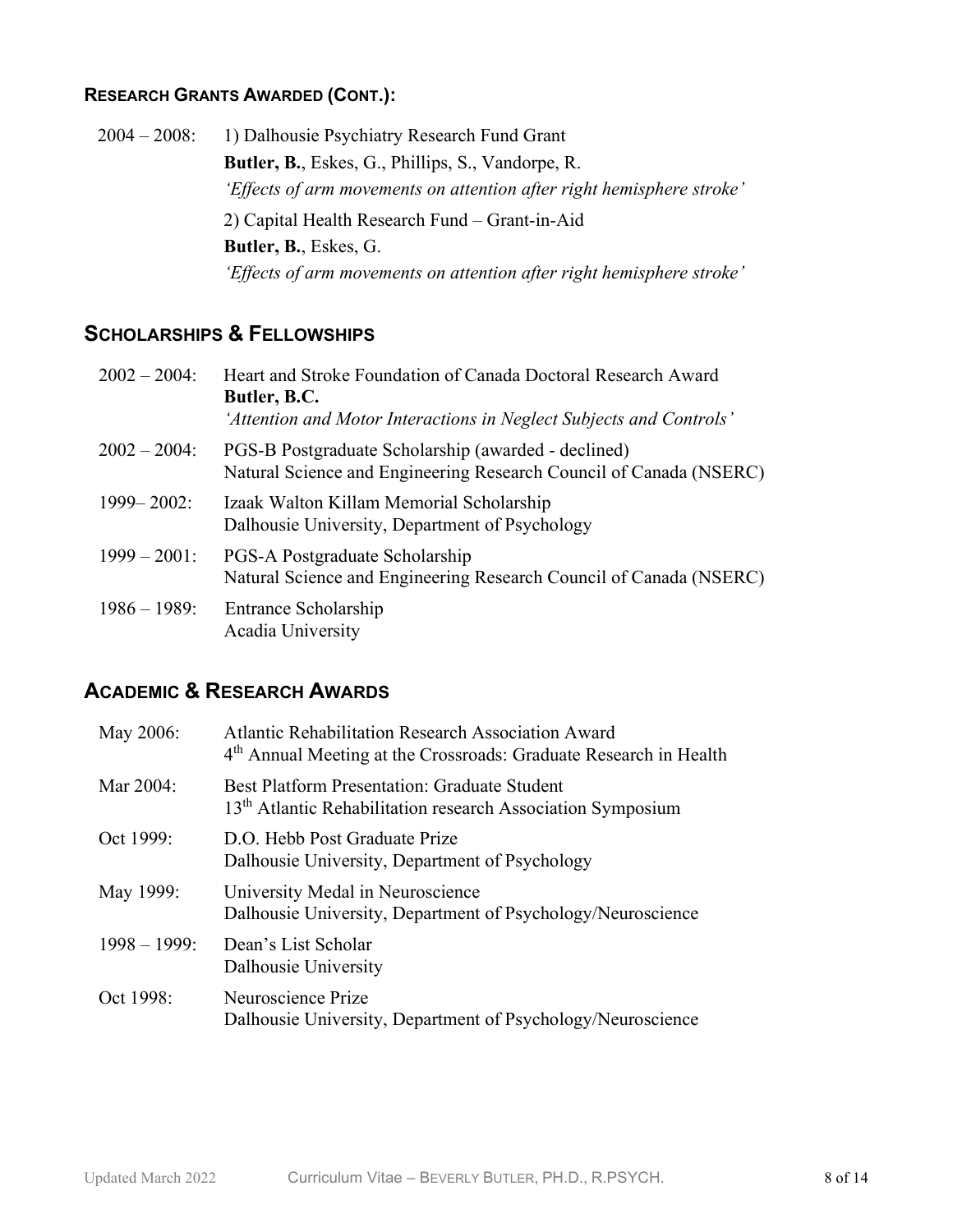### REVIEWS AND REFEREEING

#### REVIEWER FOR THE FOLLOWING PUBLICATIONS & FUNDING BODIES:

| 2018 | Dalhousie Psychiatry Research Fund                                 |
|------|--------------------------------------------------------------------|
| 2016 | <b>Behavior Research Methods</b>                                   |
| 2015 | Dalhousie Psychiatry Research Fund                                 |
| 2013 | Dalhousie Psychiatry Research Fund                                 |
| 2012 | Dalhousie Psychiatry Research Fund                                 |
| 2011 | Human Brain Mapping; Cognition; Consciousness and Cognition        |
| 2010 | Neurology (co-reviewer)                                            |
| 2008 | Neurology (co-reviewer)                                            |
| 2008 | The Clinical Neuropsychologist (co-reviewer)                       |
| 2007 | Journal of Clinical and Experimental Neuropsychology (co-reviewer) |

### TEACHING EXPERIENCE

#### THESIS AND DISSERTATION PROJECTS:

Sept 2019 – July 2021: MSc Thesis Committee Member Department of Psychiatry, Dalhousie University Laura Pimer, MSc in Psychiatry Research (October 2021) Comparisons Between Parkinson's Disease Patients and At-Risk Individuals: Can Olfactory Deficits, Cognitive Measures, and Brain Network Connectivity Serve as Preclinical Markers?

### COURSES TAUGHT:

| $Jan - Apr 2019$ : | Study Instructor (PSYR 5001.01 Directed Reading/Study) |
|--------------------|--------------------------------------------------------|
|                    | Department of Psychiatry, Dalhousie University         |

### DIRECTED STUDENT RESEARCH PROJECTS:

| Sep $2010 -$ Apr $2011$ :                        | Co-Supervisor – Independent Research (PSYO/NESC 3000)                                               |
|--------------------------------------------------|-----------------------------------------------------------------------------------------------------|
|                                                  | Department of Psychology, Dalhousie University                                                      |
| Jacqueline Vincent: 'The niacin skin flush test' |                                                                                                     |
| Sep $2000 -$ Apr $2001$ :                        | Supervisor - Advanced Research Methods (PSYC 2500)                                                  |
|                                                  | Department of Psychology, Dalhousie University                                                      |
|                                                  | Erin Lecky: 'The effects of personality characteristics and anticipated interaction on likeability' |
|                                                  | Nermine Gorguy: 'The Effects of Gender on the Cross-Race Recognition Deficit'                       |
|                                                  | Lindsay Leighton: 'The Effects of Color and Quality Distortion on Facial Recognition'               |
|                                                  | Heather Power: 'Time Delay and Accuracy of Vehicle Recognition'                                     |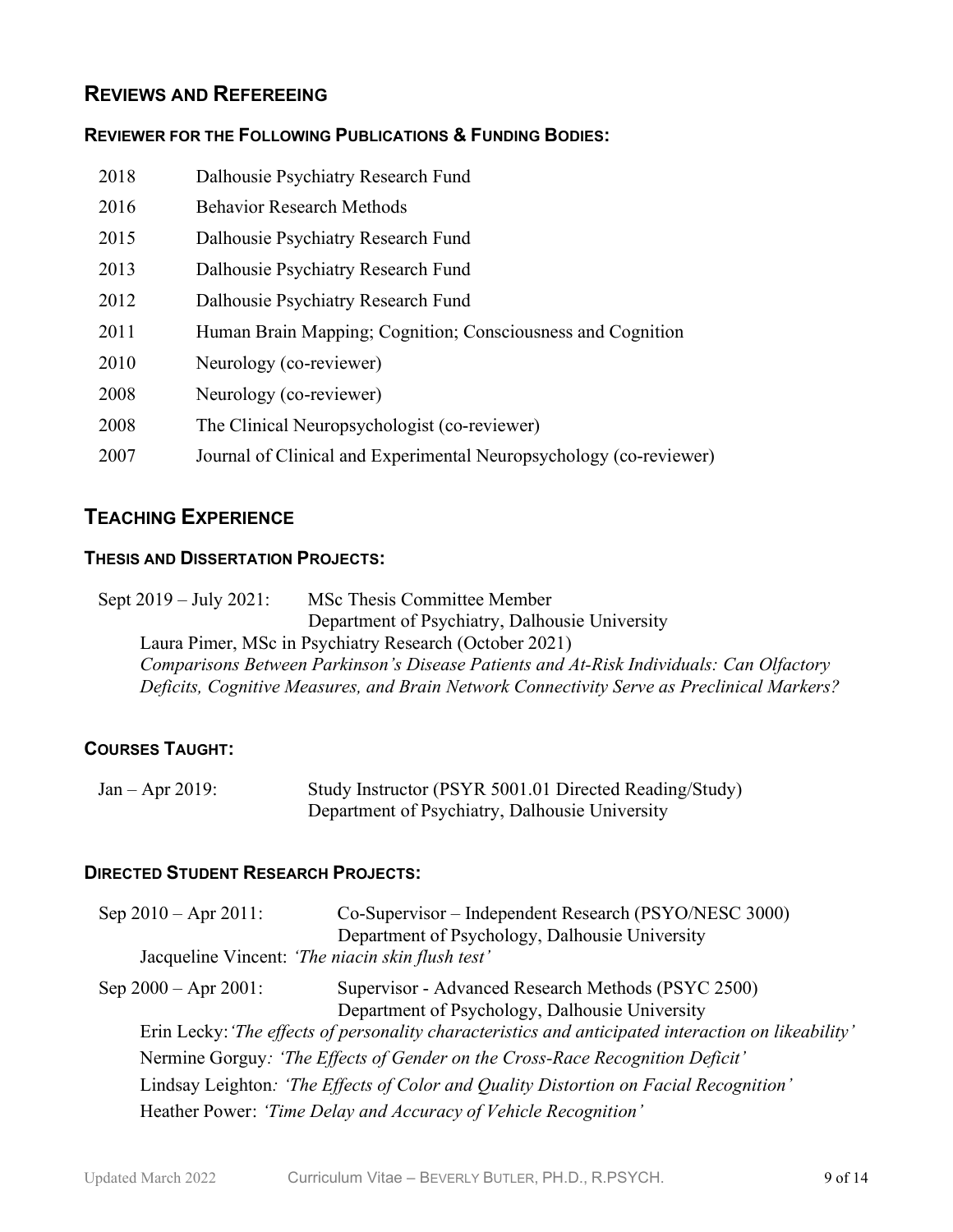### TEACHING APPOINTMENTS:

| Sep $2001 -$ Apr $2002$ : | <b>Teaching Assistant (Research Methods)</b><br>Department of Psychology, Dalhousie University   |
|---------------------------|--------------------------------------------------------------------------------------------------|
| Sep $2000 -$ Apr $2001$ : | Teaching Assistant (Advanced Research Methods)<br>Department of Psychology, Dalhousie University |
| Sep $1999 - Aug\ 2000$ :  | Teaching Assistant (Cognitive Psychology)<br>Department of Psychology, Dalhousie University      |

### WORKSHOP PRESENTATIONS:

| Beyond the Physical - Cognitive and Perceptual Disorders after Stroke - Nursing workshop                  |
|-----------------------------------------------------------------------------------------------------------|
| Assistant Facilitator, Produced by the Heart and Stroke Foundation of PEI                                 |
| Summerside, PEI, May 12, 2006                                                                             |
| Accepting Diabetes. Presented at Diabetes: Take Charge – Adult Workshop                                   |
| Dartmouth, NS, September 2, 2005                                                                          |
| Stress Management for Chronic Illness. Presented to the Halifax Chapter of the Diabetes Support<br>Group. |

Halifax, NS, January 18, 2005

### GUEST LECTURES, PANELS & RESEARCH PRESENTATIONS:

| $2018 - 2022$ : | Psychology Across Canada<br>Lecture to Psychology Interns in the Nova Scotia Health Authority                        |
|-----------------|----------------------------------------------------------------------------------------------------------------------|
| Mar 12, 2018:   | Acquired Brain Injury<br>PSYO 6208 Clinical Neuropsychology, Dalhousie University                                    |
| Mar 1, 2017:    | Acquired Brain Injury<br>PSYO 6208 Clinical Neuropsychology, Dalhousie University                                    |
| Mar 23, 2016:   | Neuropsychology and the Law<br>PSYO 6208 Clinical Neuropsychology, Dalhousie University                              |
| Nov 19, 2015:   | Neurocognition and Mental Health in Aging<br>PSYO 6104 Psychopathology: A Lifespan Perspective, Dalhousie University |
| Nov 16, 2014:   | Recovery after Acquired Brain Injury<br>Halifax Chapter, BIANS Sunday Social                                         |
| June 7, 2012:   | Looking Inside Your Brain<br>Presentation at a CDHA Acquired Brain Injury Information Session                        |
| Mar 14, 2011:   | Panelist to discuss issues in the documentary 'The Brain Injury Dialogues'<br>Novel Tech Ethics public presentation  |
| Apr 14, 2010:   | Acquired Brain Injury: Causes and Effects<br>Halifax Chapter, BIANS Chapter Meeting                                  |
|                 |                                                                                                                      |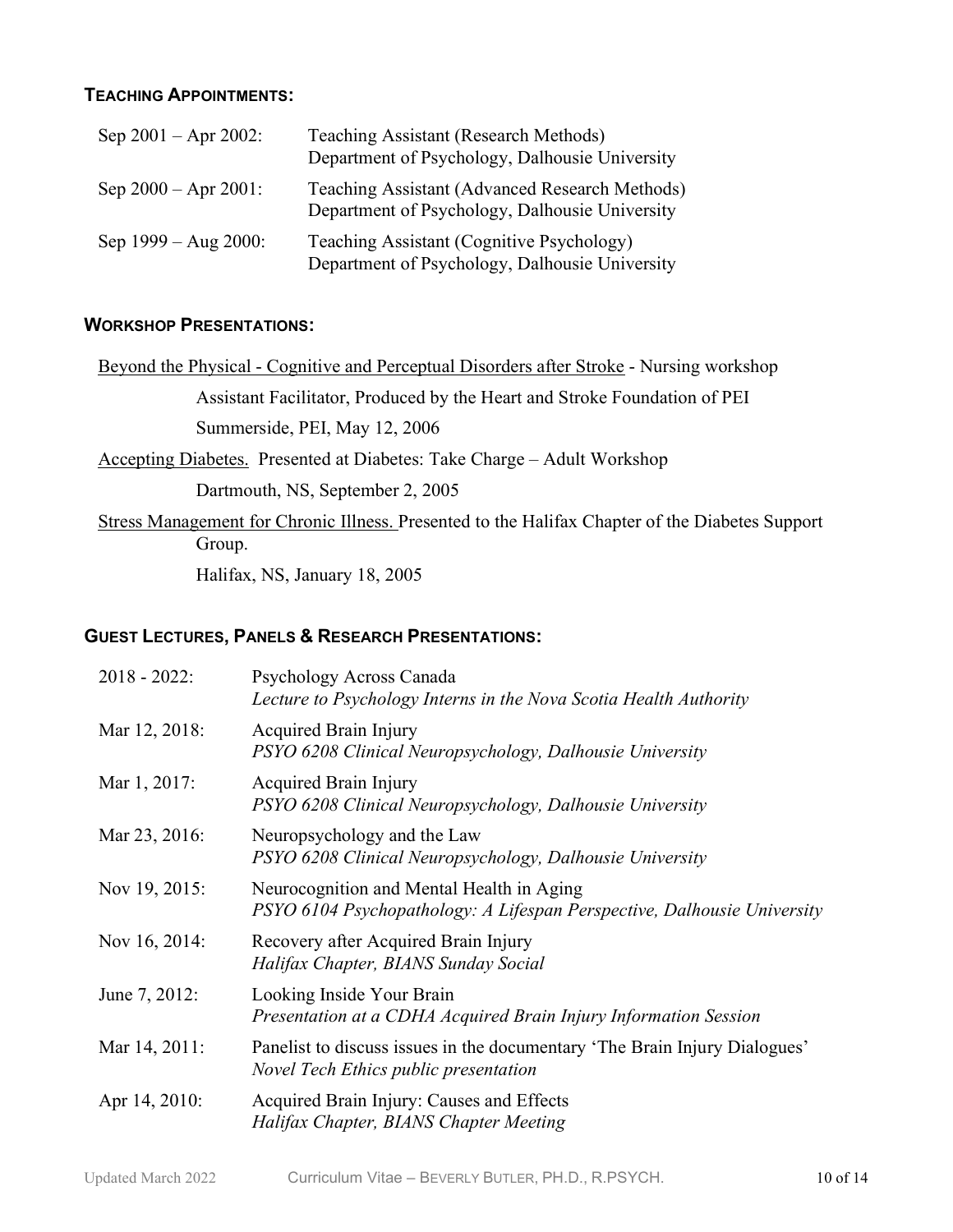### GUEST LECTURES, PANELS & RESEARCH PRESENTATIONS (CONT.):

| Nov 3, 2009:  | <b>Stroke and Your Brain</b><br>Truro Stroke Club                                                                               |
|---------------|---------------------------------------------------------------------------------------------------------------------------------|
| Oct 28, 2009: | Making the Most of Your Memory: A Cognitive Skills Training Group for Stroke<br><b>Survivors</b><br>Rehabilitation Research Day |
| May 9, 2009:  | Coping Tips for Caregivers of Brain Injury Survivors<br>Brain Injury Association of Nova Scotia Annual General Meeting          |
| Nov 24, 2008: | Health Psychology and Stroke<br>Dalhousie Health Psychology (PSYO 3225).                                                        |
| Oct 28, 2008: | Cognitive Rehabilitation after Stroke: Opportunities Near & Far<br><b>Rehabilitation Research Day</b>                           |
| Oct 8, 2008:  | Niacin in Mental Health: Past, Present and Future<br><b>QEII Clinical Conference</b>                                            |

### CONTINUING EDUCATION & OTHER SKILLS

#### CERTIFICATES:

Neurocognitive Rater for AMGEN 747 Protocol 20101299. NeuroCog; March 23, 2012

- Tri-Council Policy Statement: Ethical Conduct for Research Involving Humans Course on Research Ethics (TCPS 2: CORE). Interagency Advisory Panel on Research Ethics Introductory Tutorial Certificate; July 21, 2011
- Workplace Hazardous Materials Information System (WHMIS) Training. Capital Health Certification (annual renewal); September 2009
- Tri-Council Policy Statement: Ethical Conduct for Research Involving Humans (TCPS). Interagency Advisory Panel on Research Ethics Introductory Tutorial Certificate; October 6, 2006

### CONTINUING EDUCATION:

| 2021 | National Academy of Neuropsychology Conference; December 9-10, 2021<br>Preparing for Witness Testimony<br>Alzheimer's Disease in 2021 |
|------|---------------------------------------------------------------------------------------------------------------------------------------|
| 2019 | Adult Capacity Assessment workshop; presented by Arlin Pachet, Ph.D.; June 2019                                                       |
| 2019 | Canadian Psychological Association Annual Convention; May 31 - June 2, 2019                                                           |
| 2019 | 2019 Rotman Research Institute Conference; March 18-20, 2019                                                                          |
| 2019 | IBIA 13 <sup>th</sup> World Congress on Brain Injury; March 13-16, 2019                                                               |
| 2019 | International Neuropsychological Society (INS) Meeting; February 20-23, 2019                                                          |
| 2018 | $10^{th}$ Annual Atlantic Canada Stroke Conference; Nov 3, 2018 (4.0 CE hours)                                                        |
|      |                                                                                                                                       |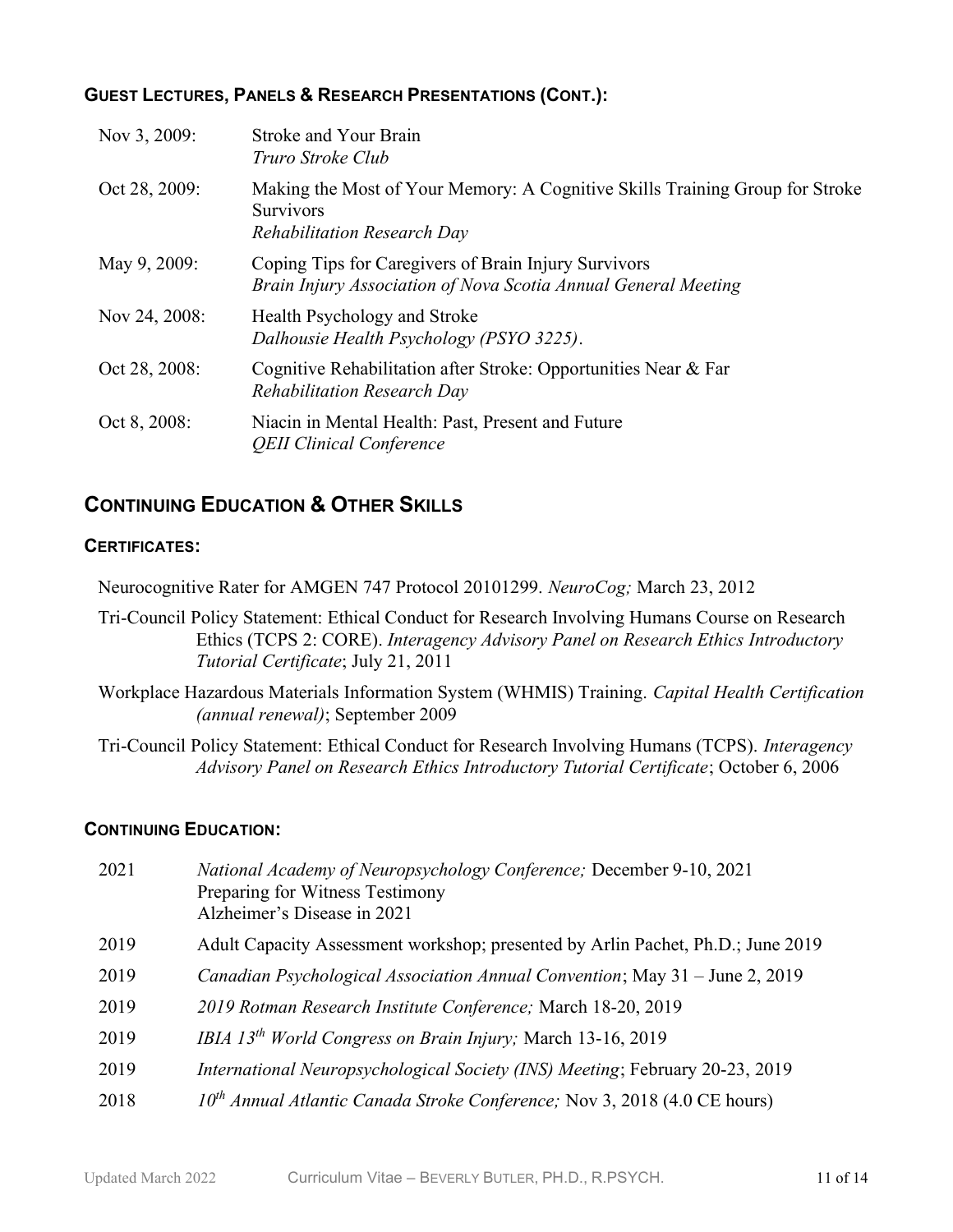## CONTINUING EDUCATION (CONT.):

| 2018 | 2018 Rotman Research Institute Conference; March 19-21, 2018<br>Workshop: Traumatic Brain Injury in Adults: Advances in Assessment and Management                                                                                              |
|------|------------------------------------------------------------------------------------------------------------------------------------------------------------------------------------------------------------------------------------------------|
| 2017 | National Academy of Neuropsychology Conference; October 25-28, 2017<br>Mild Traumatic Brain Injury (3.0 CE hours)<br>Forensic Methods (2.0 CE hours)<br>Neuropsychology of Cognitive Aging and Dementia (1.0 CE hours)                         |
|      | Neurological and Neuropsychiatric Disorders (1.0 CE hours)                                                                                                                                                                                     |
|      | Assessment (1.0 CE hours)<br>Challenges with TBI Research and Clinical Practice in the DoD and VA (3.0 CE hours)<br>Clearing the Smoke: Impact of Marijuana on Cognition (2.0 CE hours)<br>The Cognitive Neuroscience of Memory (1.0 CE hours) |
| 2017 | Concussion on the Cutting Edge: Evidence-based comprehensive approach from<br>assessment to treatment (3.0 CE hours). APA Video Workshop; June 27, 2017                                                                                        |
| 2014 | Be Prepared: The Law Will Find You, Understanding your rights and ethical<br>responsibilities when interacting with lawyers and the courts (6 CE hours).<br>Presented by Dr. Myles Genest and Mr. Daniel Ingersoll; April 4, 2014              |
| 2013 | Cognitive Rehabilitation Training Workshop (11 CE hours).<br>American Congress of Rehabilitation Medicine Conference; November 12 & 13, 2013                                                                                                   |
| 2013 | Nuts & Bolts of the Business of IMEs $(4.5 \text{ CE hours})$<br>Canadian Society of Medical Evaluators; March 8, 2013                                                                                                                         |
| 2012 | Knowledge Translation: Writing a KT Plan (1.5 CE hour).<br>Integrated Health Research Training Partnership (IHRTP); April 3, 2012                                                                                                              |
| 2012 | Knowledge Translation: Dissemination (1.5 CE hour).<br>Integrated Health Research Training Partnership (IHRTP); March 27, 2012                                                                                                                 |
| 2012 | Knowledge Translation: An Introduction (1.5 CE hour).<br>Integrated Health Research Training Partnership (IHRTP); March 6, 2012                                                                                                                |
| 2012 | The Frontal Lobes: Anatomy and Function (3 CE hours).<br>International Neuropsychological Society (INS) Meeting; February 15, 2012                                                                                                             |
| 2012 | Cognitive Training with Older Adults: Intervention, Rehabilitation, and Engagement<br>Approaches (3 CE hours).<br>International Neuropsychological Society (INS) Meeting; February 15, 2012                                                    |
| 2011 | 'Brain Injury Family Intervention (BIFI/BIFI-A): An Evidence-Based Approach'<br>Workshop and Advanced Workshop.<br>IWK Health Centre; March 28 & 29, 2011                                                                                      |
| 2011 | Neuropsychological and Neural Substrates of the Prodrome to Schizophrenia (1.5 CE<br>hours).<br>International Neuropsychological Society (INS) Meeting; February 5, 2011                                                                       |
| 2011 | Six Major Flaws in Medical-Legal Neuropsychological Reports (3 CE hours).<br>International Neuropsychological Society (INS) Meeting; February 2, 2011                                                                                          |
| 2010 | Communicating with Adult Children of Elderly Patients (2 CE hours).<br>Seniors Mental Health Tele-education Session; November 3, 2010                                                                                                          |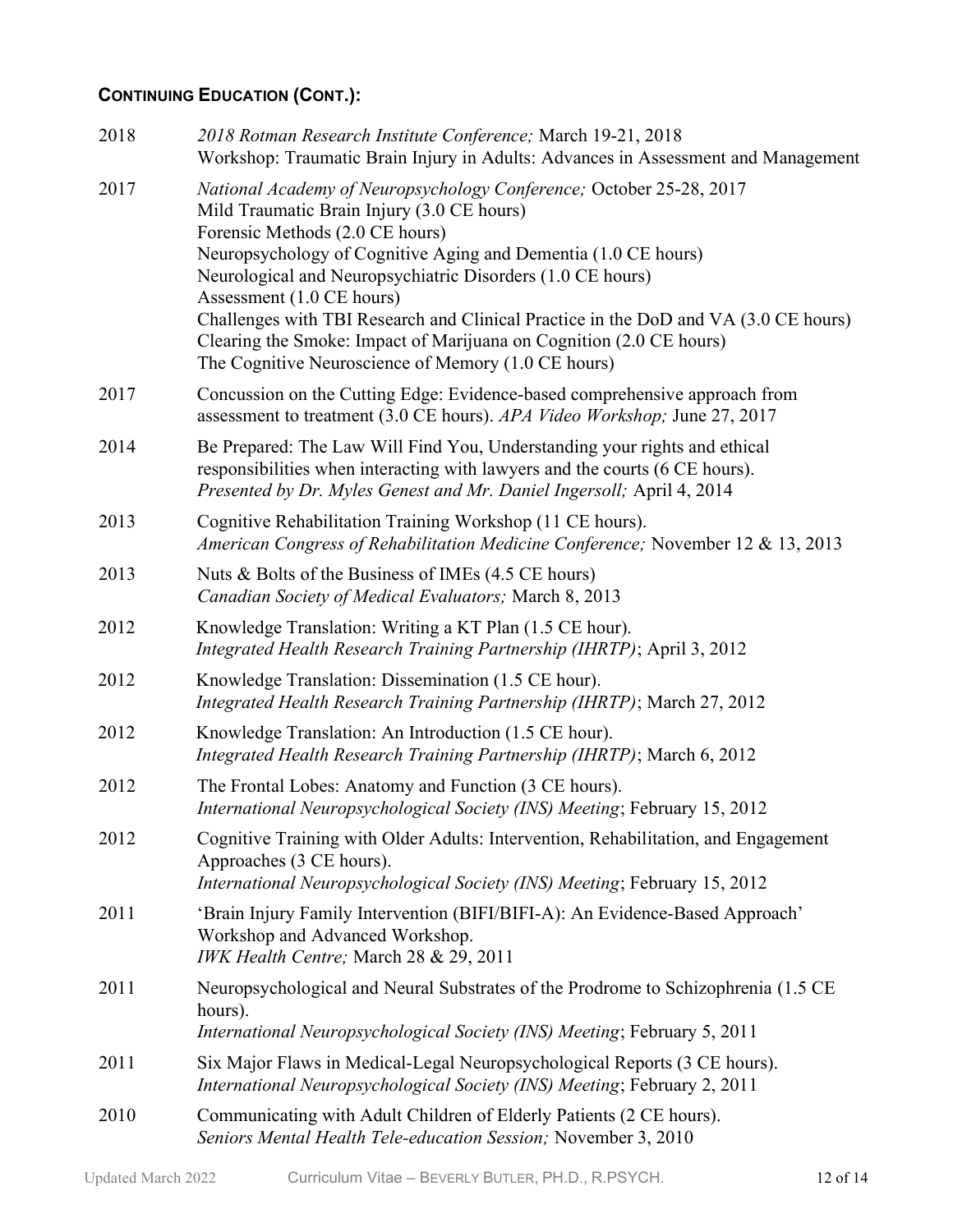### CONTINUING EDUCATION (CONT.):

| 2010 | Advances in Stroke Care (10 CE hours).<br>$6th$ Atlantic Canada Stroke Conference; September 17 & 18, 2010                                                                                                          |
|------|---------------------------------------------------------------------------------------------------------------------------------------------------------------------------------------------------------------------|
| 2010 | The Frontal Lobes (30 CE hours - OPA)<br>20 <sup>th</sup> Annual Rotman Research Institute Conference; March 22-26, 2010                                                                                            |
| 2009 | Workshop on Building Research Capacity to Examine Nursing Home Resident and<br>Family Quality of Life. Centre for Interdisciplinary Research on Human Development,<br>Mount Saint Vincent University; June 18, 2009 |
| 2009 | Supervision Workshop.<br>Nova Scotia Board of Examiners in Psychology (NSBEP); March 28, 2009                                                                                                                       |
| 2009 | Cognitive Aging: Research and Practice (17.5 CE hours – OPA).<br>19th Annual Rotman Research Institute Conference; March 9 & 10, 2009                                                                               |
| 2008 | Institute for Applied Health Research and Design.<br>Nova Scotia Health Research Foundation (NSHRF); October 7&8, 2008                                                                                              |
| 2008 | Research on Aging in Nova Scotia: The Northwood Research Agenda.<br>Northwood and the Nova Scotia Health Research Foundation (NSHRF); May 8, 2008                                                                   |
| 2008 | Ethics Update: Common Audit Findings (1 CE hour).<br>Capital Health Centre for Clinical Research; April 15, 2008                                                                                                    |
| 2007 | Neuropsychology of Blast and War-related Traumatic Brain Injuries (3 CE hours).<br>International Neuropsychological Society (INS) Meeting; February 7, 2007                                                         |
| 2007 | Scientific Evidence in the Courtroom: Legal Requirements and Ethical Dilemmas for the<br>Expert Neuropsychologist (3 CE hours).<br>International Neuropsychological Society (INS) Meeting; February 7, 2007         |

### TRAINING SEMINARS ATTENDED:

Integrated Health Research Training Partnership (IHRTP): Research Skills Program

Responsible Conduct of Research; September 20, 2012

Patents in the Life Sciences; November 17, 2009

Media Relations 101; May 5, 2009

Regulatory Requirements for Research: Drugs Devices & Natural Health Products; February 18, 2009

Management of Research: An Introduction; February 16, 2009

Research Management: Assessing, Planning, Budgeting for Success; January 26, 2009

Privacy and Confidentiality in Research; November 24, 2008

Applying for Salary Support Grants; September 22, 2008

Clinical Trials Applications Seminar. CanReg Inc., Capital Health, and Pharmahorizons.com; September 28, 2006